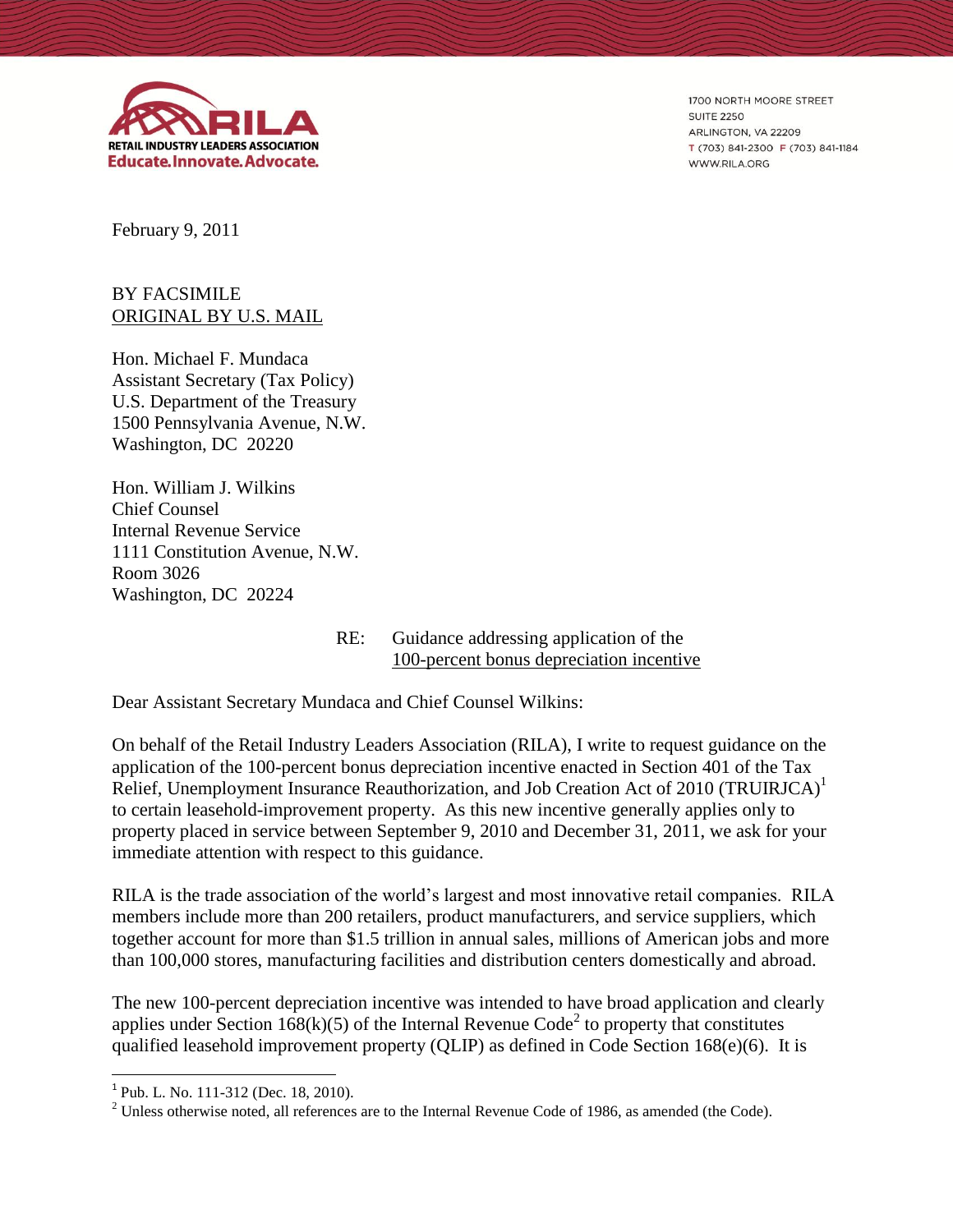Hon. Michael F. Mundaca Hon. William J. Wilkins February 9, 2011 Page 2

 $\overline{\phantom{a}}$ 

unclear, however, how the incentive applies to property that qualifies as both QLIP and qualified retail improvement property (QRIP), as defined in Code Section  $168(e)(8)$ .<sup>3</sup> Since the addition of the latter property classification in 2008, QRIP has not qualified for applicable bonus depreciation.<sup>4</sup> Nevertheless, Congress intended that property constituting both QLIP and QRIP should qualify for 50-percent bonus depreciation under Code Section  $168(k)(2)$ , which was available with respect to property placed in service in 2009 and  $2010$ .<sup>5</sup> We find no indication that Congress intended a contrary result with the expansion of bonus deprecation in TRUIRJCA. Thus, we believe that the leasehold character of property that constitutes both QLIP and QRIP should prevail and allow it to qualify for 100-percent bonus depreciation, and we ask that you issue guidance clarifying that position.

The allowance of 100-percent depreciation was clearly intended to encourage business investment and help stimulate job creation and economic growth, which has struggled to take a firm hold in recent months. With only a limited window of opportunity for the 100-percent bonus depreciation incentive, RILA members are working quickly to assess how this incentive can be applied effectively in their businesses, and ambiguities like the dual QLIP-QRIP property issue outlined above only hinder that process and threaten the efficacy of the depreciation incentive. Accordingly, we urge the Treasury Department and the Internal Revenue Service to move quickly on guidance that will allow broad application of this depreciation incentive and maximize its economic potential.

At the same time, we ask that you consider a legislative proposal that would remove the exclusion of QRIP, as well as QRP, from qualifying for 100-percent bonus depreciation and the 50-percent bonus depreciation applicable to property placed in service in 2012 (or 2013, as applicable). Removing these barriers would further expand the economic potential of these depreciation incentives.

 $3$  A similar ambiguity exists with respect to or qualified restaurant property (QRP), as defined under Code Section 168(e)(7).

<sup>&</sup>lt;sup>4</sup> See Section 168(e)(8)(D), as enacted by Section 305(c)(2) of the Tax Extenders and Alternative Minimum Tax Relief Act of 2008 (Pub. L. No. 110-343 (Oct. 4, 2008)). Similarly, Code Section 168(e)(7)(B) excludes QRP from bonus depreciation.

<sup>&</sup>lt;sup>5</sup> See Joint Committee on Taxation, "Technical Explanation of H.R. 4213, the "Tax Extenders Act Of 2009," as Introduced in the House Of Representatives on December 7, 2009," JCX-60-09 (Dec. 8, 2009) at 29 n. 16 ("Property that satisfies the definition of both qualified leasehold improvement property and qualified retail property is eligible for bonus depreciation.").